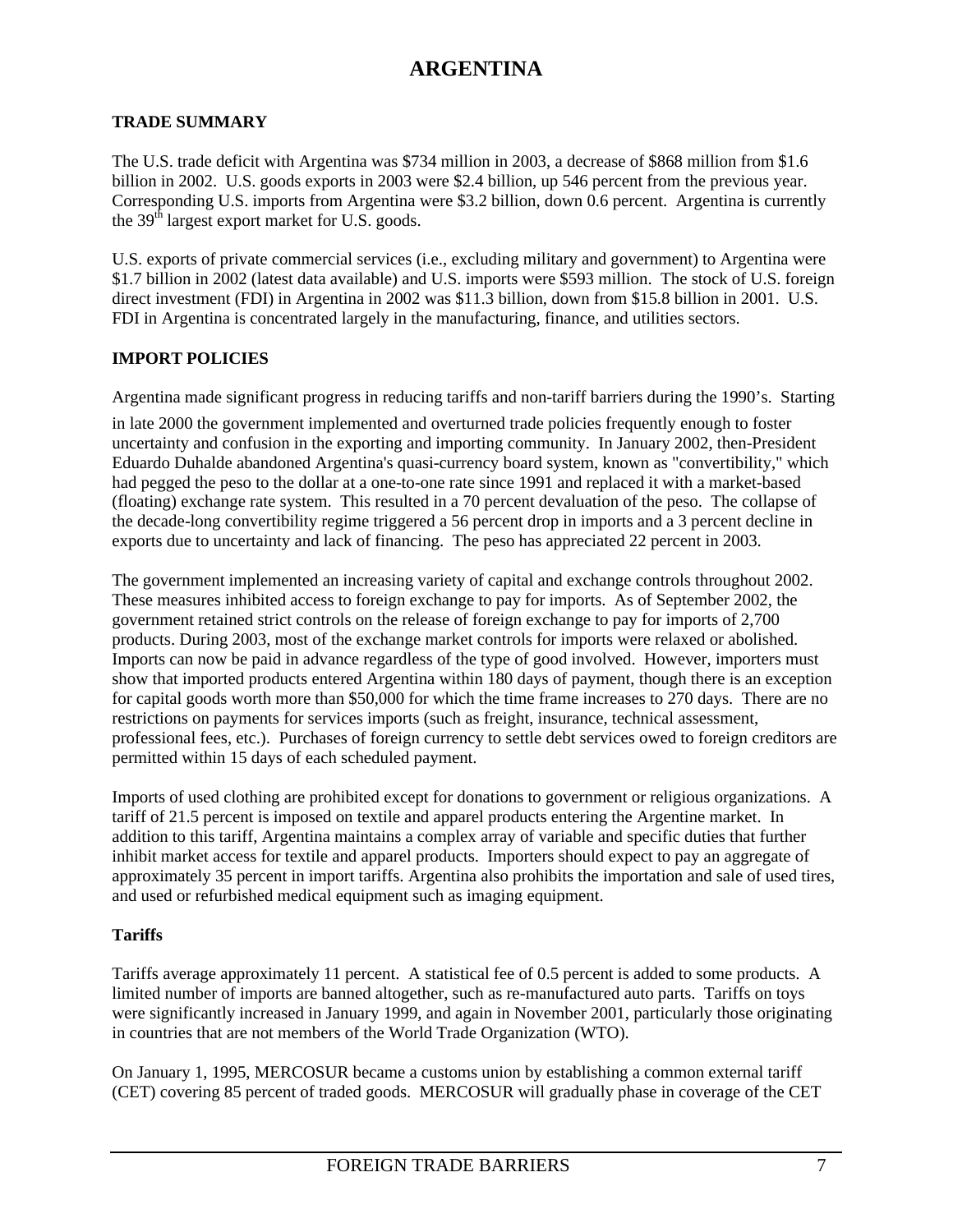through 2006, when all products should be included in the customs union. In 1999, most trade between Brazil and Argentina became duty-free under the intra-MERCOSUR duty phase-out schedule. However, several sensitive sectors, such as sugar, autos, and telecommunications equipment are included on either Brazil's or Argentina's exception list and are still subject to customs duties.

### **Customs Procedures**

Argentina abides by the WTO Agreement on Customs Valuation. Argentina has import monitoring mechanisms, similar to an import licensing regime, which affect roughly one-fifth of its imports, principally textiles, toys, and footwear. U.S. firms also complain of cumbersome certificate of origin requirements, particularly in the electronics and textile sectors.

# **STANDARDS, TESTING, LABELING AND CERTIFICATION**

# **Agricultural Products**

In 2002, Argentina banned the import of all chicken products from the United States. This decision was based on an outbreak of Newcastle Disease in the states of California, Nevada, Arizona, and Texas. Although there was no import of chicken meat from the United States in 2002, this ban affected the import of chicken cartilage, worth \$5 million annually. The United States requested recognition as being free of Newcastle Disease in December 2003 and is waiting for a response from Argentina.

Argentina has continued to delay issuing the final authorization for imports of citrus fruit, pears, and cherries from the U.S. In addition, import restrictions remain in place for swine genetics. Argentina also prohibits the import of seed potatoes, claiming phytosanitary concerns.

In October 2002, Argentina's Phytosanitary and Food Safety Agency (SENASA) issued Resolution 816/02 that could require audits of the animal and plant facilities of countries exporting animal and plant products to Argentina. In 2003, SENASA agreed to postpone implementation of this regulation for 180 days. SENASA states that there will be no change in the trade after the 180 days.

Exports of U.S. pet food and of U.S. semen and embryos to Argentina are restricted based on Resolution 117, which concerns risks of BSE.

The Argentine National Food Institute (equivalent of the U.S. Food and Drug Administration) began requiring imports produced with U.S. milk to be accompanied by a special certificate after December 2003.

# **Non-agricultural Products**

Argentina's Standards Institute (IRAM) bases some of its voluntary standards on international standards. These voluntary standards are in some cases compatible with U.S. or European standards. In general, Argentine buyers usually accept products with U.S. product certificates or which meet U.S. standards. In early 1998, Argentina began mandating compliance with new safety certifications on a wide range of products. Argentina has issued regulations that affect U.S. exports of low voltage electrical products (household appliances, electronics products and electrical materials), toys, covers for dangerous products, gas products, construction steel, personal protective equipment and elevators. The procedures for compliance often appear inconsistent, redundant and non-transparent. Regulations that require product re-testing are particularly cumbersome and costly and are especially problematic for U.S. small- and medium-sized companies. Argentina's certificate of origin regulations require separate certificates for each of the countries involved in manufacturing the various components of a final product. In some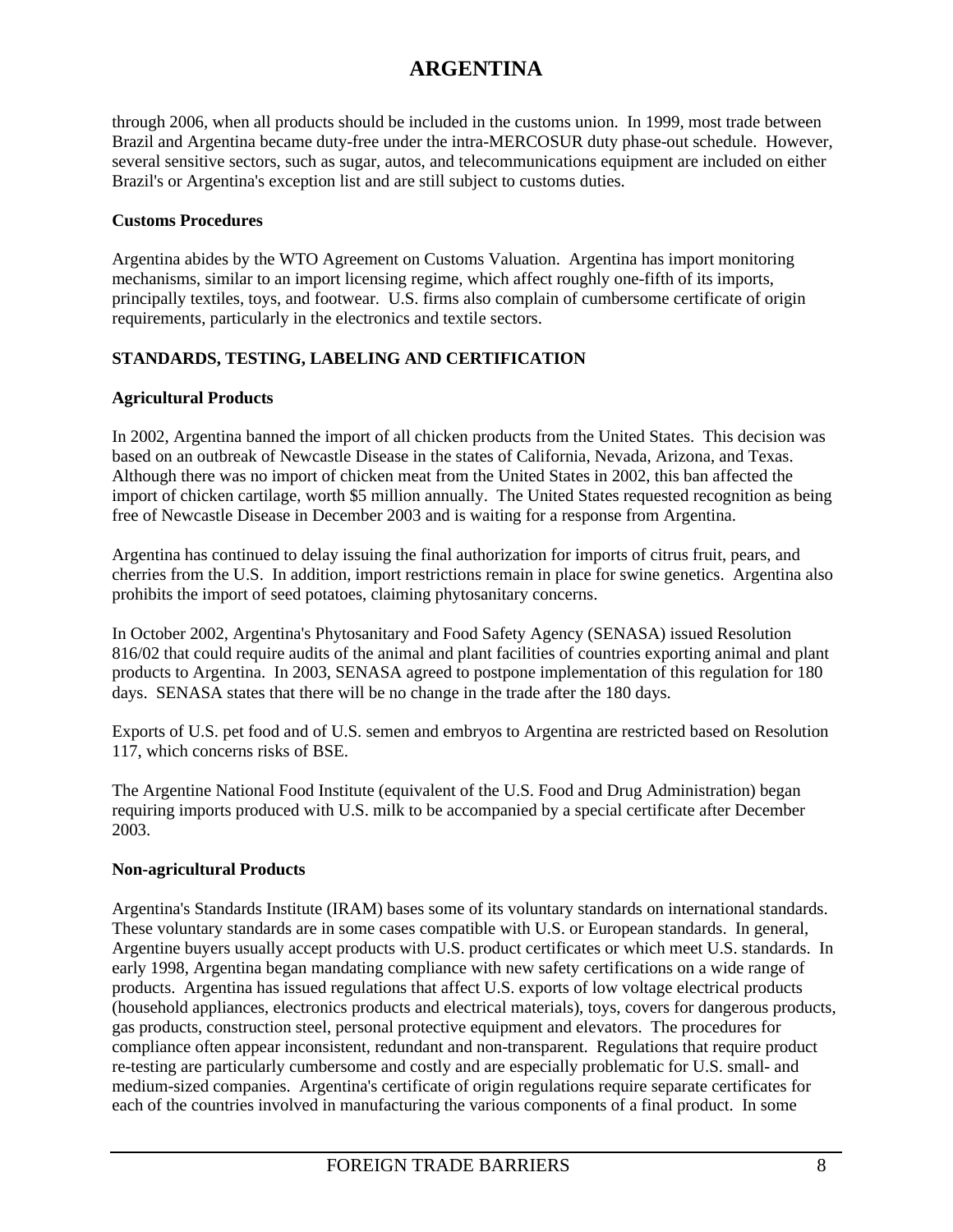cases, Argentina has failed to fulfill the notification and comment requirements of the WTO Agreement on Technical Barriers to Trade (TBT) in its implementation of these measures.

### **INTELLECTUAL PROPERTY RIGHTS (IPR) PROTECTION**

#### **Patents**

Argentina's lack of adequate and effective patent protection has been a long-standing irritant in the bilateral trade relationship. Argentina is listed on the 2003 Special 301 "Priority Watch List."

The National Intellectual Property Institute (INPI) started to approve pharmaceutical patents in October 2000. INPI has been extremely slow since that time in issuing pharmaceutical patents to products with commercial value. Bilateral trade negotiations between the United States and Argentina did not resolve the issue of protection of confidential and proprietary data developed by pharmaceutical companies and submitted to INPI. In April 2002, negotiations between the governments of the United States and Argentina clarified aspects of the latter's intellectual property system, such as provisions related to the patentability of microorganisms and its import restriction regime. In December 2003, Argentina's Congress passed an amendment to its patent law to provide protection for products obtained from a process patent and to ensure that preliminary injunctions are available in intellectual property court proceedings, among other steps. The United States has explicitly reserved its right to seek resolution on the outstanding issues that remain, including data protection, under the WTO dispute settlement mechanism.

### **Copyrights**

Argentina's copyright laws provide generally good protection. Argentina adopted legislation in 1999 to ratify the World Intellectual Property Organization (WIPO) Copyright Treaty and the WIPO Performances and Phonograms Treaty, though some implementation issues remain. An agreement between the Argentine government and the software industry to legalize unlicensed software in use in government offices was never finalized.

Enforcement of copyrights on recorded music, videos, books and computer software remains inconsistent. Argentine Customs and other government authorities generally cooperate with industry efforts to stop shipments of pirated merchandise, but inadequate resources and slow court procedures have hampered the effectiveness of enforcement efforts. The legal framework regarding Internet piracy provides few incentives to investigate and punish those who post infringing materials. Inadequate border controls further contribute to the regional circulation of pirated goods.

### **SERVICES BARRIERS**

Argentina enacted broad liberalization in the services sector as part of its economic reform program in the 1990s, though some barriers continue to exist. For example, the Argentine government obliges cable/pay television operators to register their programming with a government body. In addition, restrictions regarding the showing, printing and dubbing of films have inhibited U.S. exports. A further barrier is the practice of charging ad valorem customs duties based on the value of authors' rights, rather than solely on the value of the physical materials being imported, which is the WTO standard.

Argentina has committed to allow foreign suppliers of non-insurance financial services to establish all

forms of commercial presence. Argentina has also committed to provide substantially full market access and national treatment to foreign suppliers of non-insurance financial services. The only significant